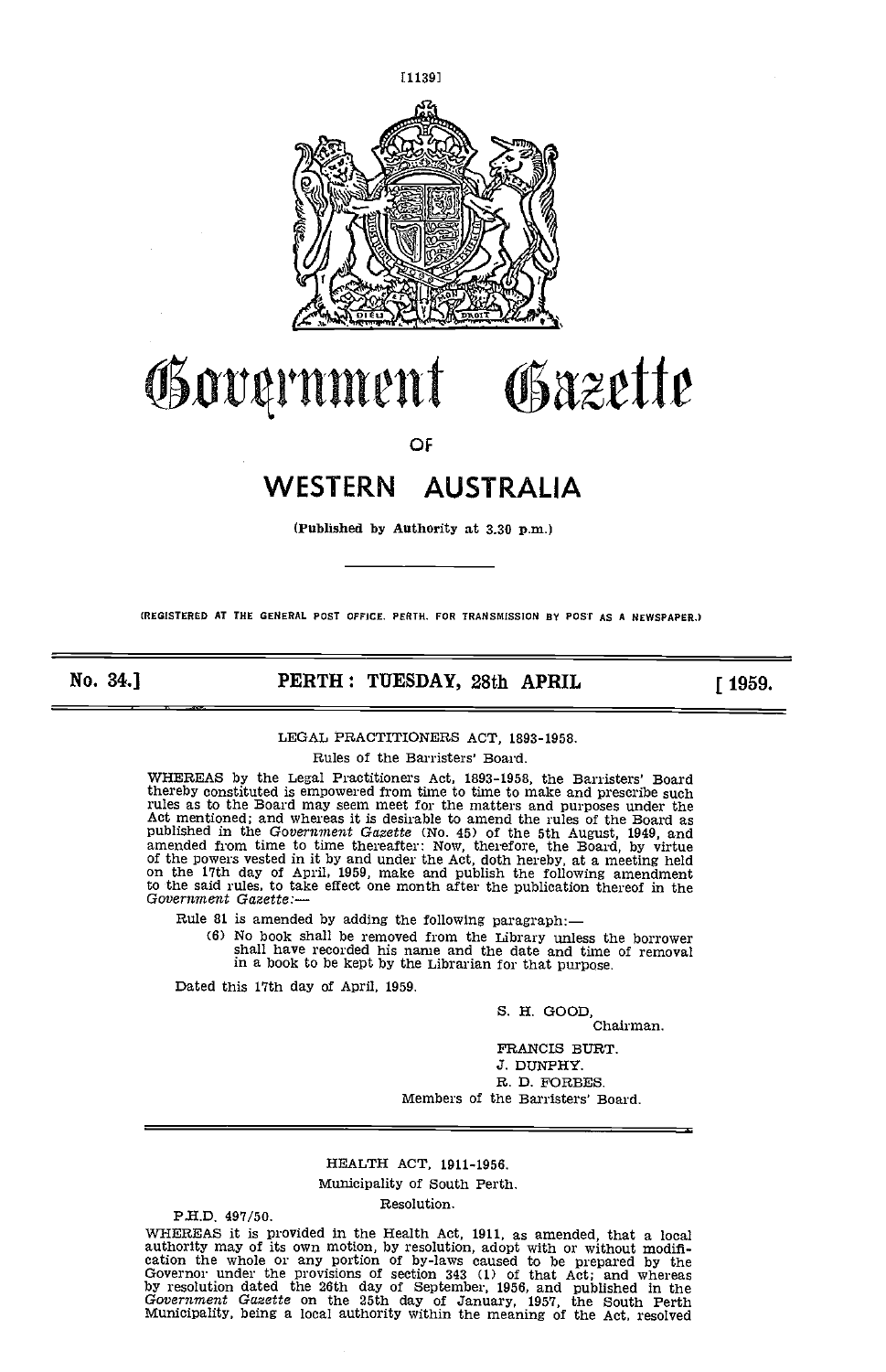to adopt, with certain modifications specified in such resolution, the Model By-Laws described as Series "A" as reprinted and published in the Government Gazette on the 9th day of August, 1956. Now therefore, the South Per

1. There shall be added after clause (a) of By-Law 24 in Part I new clauses as follows:

- (al) No person shall in any street transport any manure unless the manure
	- is securely enclosed in a fiyproof bag or similar container or
	- is contained in a metal bin with a tight fitting lid, or
	- $i$ ) is contained in a compartment on a vehicle, which compartment
		- has a floor of sheet metal and; walls of sheet metal all around it to a height of at least one foot six inches from the floor level and with all joints
		-
		- soldered welded or brazed and made water tight,<br>has any loading doors fitted at the rear or left<br>side of the vehicle and made tight fitting,<br>is completely covered either by a roof of sheet<br>metal or with a tarpaulin carried
- No person shall offer any manure for sale in any street unless the manure is securely enclosed in a flyproof bag or similar container.
- No person shall use a vehicle, tarpaulin, bin, bag or container<br>to transport or offer manure for sale in a street unless such<br>vehicle, tarpaulin, bin, bag or container is in good order or unless<br>it has been thoroughly clea for such a purpose.
- No person shall while transporting or offering manure for sale in a street cause a nuisance.

2. There shall be added after By-Law 24B in Part I the following new by-law namely:-

> 24c. No person shall permit to remain stationary in a street for longer than is strictly necessary any vehicle or article mentioned in By-Law 24B (2) above-

> > (i) which is being used to transport butchers' or slaughter- house wastes, or

(ii) which has been used to transport butchers' or slaughterhouse wastes and which has not since such use been so thoroughly cleansed as to render it inoffensive.

Passed at a meeting of the South Perth Municipal Council this 25th day of June, 1958.

> W. C. G. THOMAS, J.P., Mayor.

.5. HARRINGTON, Acting Town Clerk.

Approved by His Excellency the Governor in Executive Council this 15th day of April, 1959.

R. H. DOIG,

Clerk of the Council.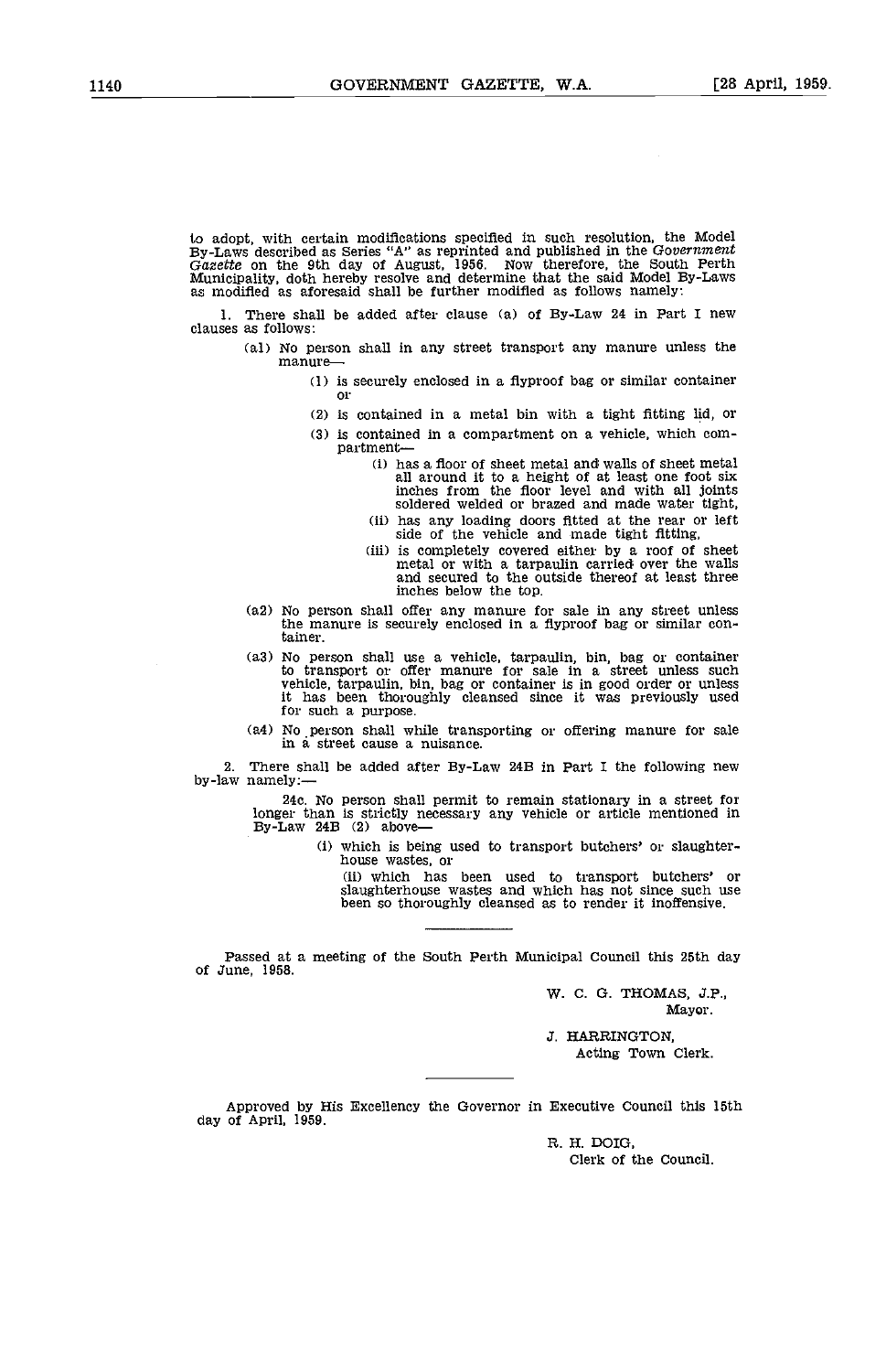#### HEALTH ACT, 1911-1957.

#### Municipality of Geraldton.

PH.D. 219/59, Ex. Co. No. 639. WHEREAS under the provisions of the Health Act, 1911-1957, a local authority may make or adopt by-laws and may alter, amend or repeal any by-laws so made or adopted: Now, therefore, the Municipality of Geraldton, being a local authority within the meaning of the Act, and having adopted the Model By-Laws made under the Health Act, 1911-1957, as reprinted pursuant to the Reprinting of Regulations Act, 1954, in the Gazette on 9th August, 1956

By the addition at the end of such by-laws of a new part, to stand as Part  $X$ , as follows: Part  $X$ —Morgues.

1. Any place for the temporary reception of the bodies of the dead and for keeping such bodies for the purpose of view, examination, identification or other lawful purposes before burial or cremation, shall be licensed an

2. No such license shall be granted in respect of any premises unless

- the interior surface of all walls is covered with glazed tiles or other material of similar impermeable qualities, so as to be non-absorbent and washable; and
- all floors are constructed of granolithic or other material of similar impermeable qualities having a fall to an outlet discharging over a trapped gully; and
- the premises are ventilated by direct communication to the outer air. Such ventilators to be in the ratio of 24 square inches of inlet and 24 square inches of outlet<br>of uncontrolled ventilating area to each 100 square feet<br>of floor area. The situation of the ventilating openings<br>and the general arrangement of the ventilation shal to the satisfaction of the inspector.

3. No such license shall be granted in respect of any room, the dimensions of which are less than 10 ft. x 10 ft. x 9 ft. high.

4. No such license shall be granted in respect of private premises unless the site thereof is approved by the local authority or if the same are within 20 feet of any dwelling house.

5. Every person applying for the license of a place for the temporary reception of the bodies of the dead shall apply for such license during the first week of January each year in the form of Schedule "A" hereto. Provided that if the license for any year shall commence on or after applicant shall be required to pay only one-half of the prescribed fee.

6. Whenever the local authority licenses any place for the temporary reception of the bodies of the dead the local authority shall supply to the person who has applied for such license a certificate in the form of Schedule "B" hereto.

#### Schedule "A."

#### APPLICATION FOR THE LICENSE OF A MORGUE.

| cation for the registration of the premises specified hereunder, for |  |
|----------------------------------------------------------------------|--|
| the purpose of the temporary reception of the bodies of the dead,    |  |
|                                                                      |  |
| in accordance with the by-laws                                       |  |

| Situation of premises in respect of which the license is |  |  |  |  |  |
|----------------------------------------------------------|--|--|--|--|--|
| sought                                                   |  |  |  |  |  |
| Address                                                  |  |  |  |  |  |
|                                                          |  |  |  |  |  |
|                                                          |  |  |  |  |  |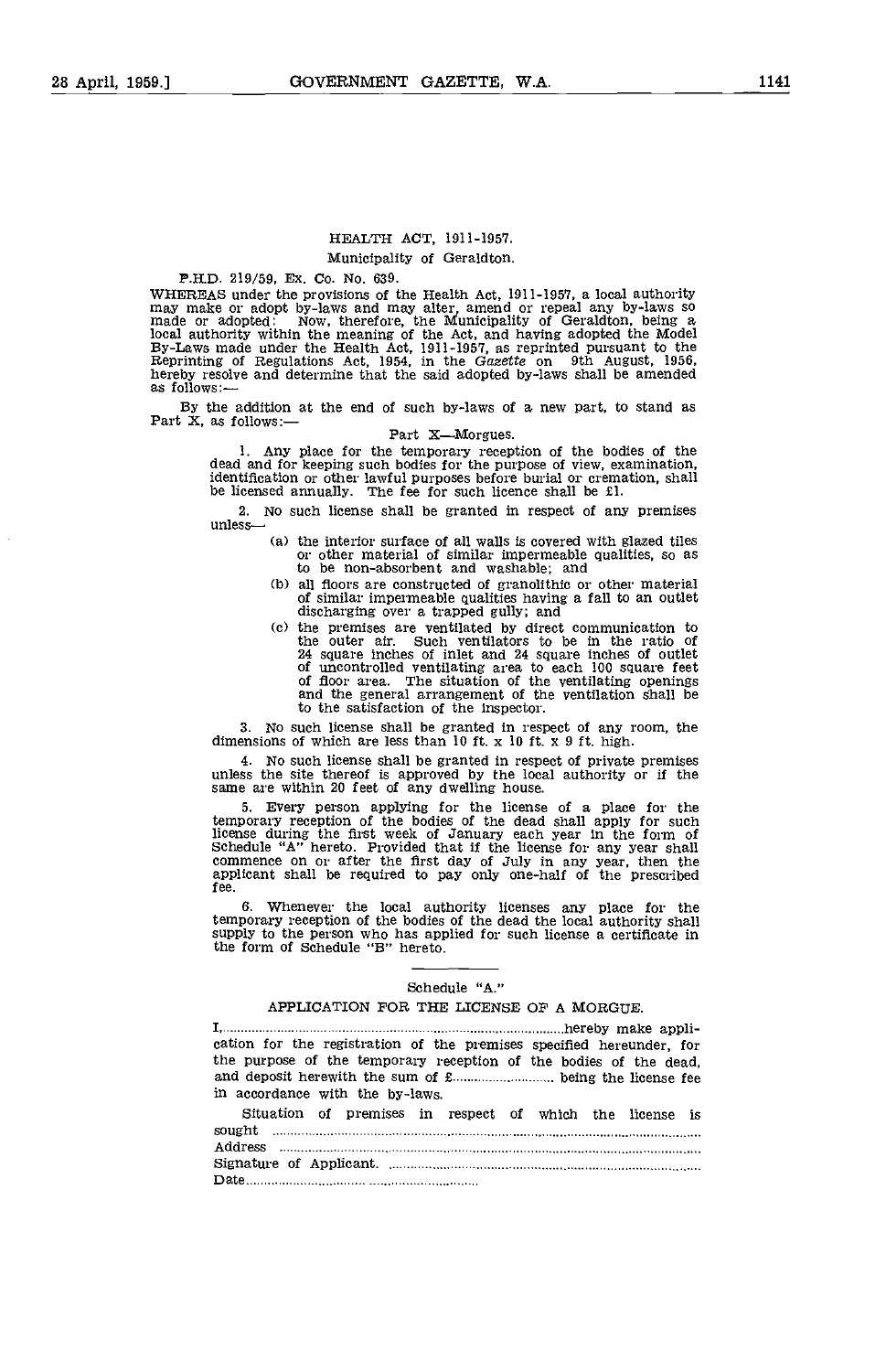Schedule "B"

LICENSE OF PREMISES FOR THE PURPOSE OF A MORGUE. This is to certify that premises situate are licensed as

a place for the temporary reception of the bodies of the dead. This license expires on the 31st December next Town Clerk.

Passed by the Council of the Municipality of Geraldton at a Council meeting held on the 11th of February, 1959.

C. S. EADON-CLARKE, Mayor. [L.S.] Mayor. L. V. CAUDWELL, Town Clerk.

Approved by His Excellency the Governor in Executive Council this 15th

(Sgd.) R. H. DOIG,<br>Clerk of the Council.

## HEALTH ACT. 1911-1957. Municipality of Geraldton. Amendment of By-Laws.

#### PH.D. 219/59.

WHEREAS under the Health Act, 1911-1957, a local authority may make or adopt by-laws and may alter, amend or repeal any by-laws so made or adopted; and whereas the Municipality of Geraldton, being a local authority within pursuant to the Reprinting of Regulations Act, 1954, and published in the Government Gazette on the 9th day of August, 1956; and whereas the said Municipality has contracted for the efficient collection removal and dispos tained in section 112 (2) of the said Act and all other enabling powers, doth hereby amend the said adopted by-laws as follows:

Part 1 of the said Model By-laws is amended by inserting after By-law 7A a new By-law 7B as follows:—

No person shall except pursuant to a contract under section 112 of the Act collect remove or dispose of nightsoll urine or liquid wastes or undertake such collection removal or disposal.

Passed by resolution of the Municipality of Geraldton on the 11th day of February, 1959.

C. S. EADON-CLARKE,<br>Mayor. [L.S.l Mayor.

L. V. CAUDWELL Town Clerk.

Approved by His Excellency the Governor in Executive Council this 15th day of April, 1959.<br>
(Sgd.) R. H. DOIG,<br>
Clerk of Council.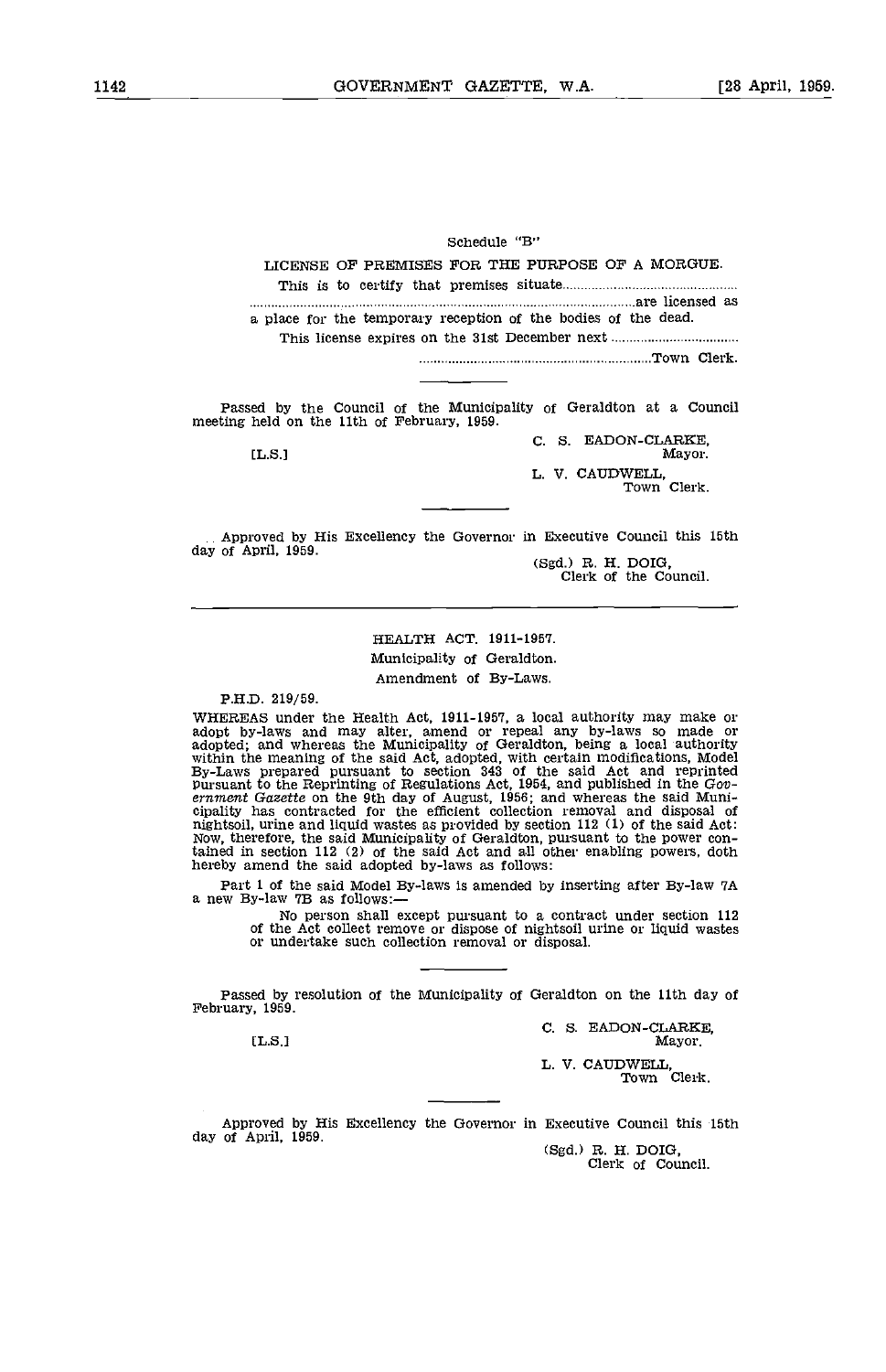#### HEALTH ACT, 1911-1951. Harvey Road Board. Resolution,

#### P.H.D. 1731/56, Ex. Co. No. 637.

WHEREAS under the provisions of the Health Act, 1911-1957, a local authority<br>may make or adopt by-laws and may alter, amend or repeal any by-laws so<br>made or adopted; and whereas Model By-laws described as Series 'A" made by the Governor pursuant to the said Act, were reprinted in the Government Gazette on the 9th August, 1956: Now, therefore, the Harvey Road Board, being the local authority within the meaning of the Act and having adopted the said Model By-laws as reprinted and prescribed a scale of fees as apply to Schedule "D" of Part IX, doth hereby resolve and determine that the scale of fees as prescribed in the notice published in the Government Gazette on the 25th January, 1951, is repealed and a new scale of fees substituted therefore as follows: Parts III<sup>I</sup>

| rari ix—schequie                         |         | . ט   |   |       |                    |
|------------------------------------------|---------|-------|---|-------|--------------------|
| Offensive Trade                          |         |       |   |       | Fee per            |
|                                          |         |       |   |       | annum              |
|                                          |         |       |   |       |                    |
|                                          |         |       |   |       | £<br>.s. d.        |
| Slaughter Houses<br>$\cdots$<br><br>     |         |       |   |       | 0<br>3<br>0        |
| Fellmongers<br><br><br>                  |         |       |   |       | 3<br>0<br>0        |
| Chemical Works<br>$\cdots$<br>.<br>      |         | 1.1.1 | . |       | 0<br>3<br>0        |
| Soap and Candle<br>Works<br>$\cdots$<br> |         | 1.117 | . |       | 3<br>0<br>0        |
| Bone Mills<br>$\cdots$<br><br>           |         |       |   |       | 3<br>0<br>0        |
| Manure Works                             | 1.1.1.1 | 1.1.1 |   |       | 0<br>3<br>0        |
| <br>1.1.1<br>                            |         |       |   | .     |                    |
| Establishments<br>Wool Scouring<br>      |         | .     | . |       | 0<br>0<br>3        |
| Flock Factories<br><br>.                 |         | .     | . | 1.1.1 | 0<br>0<br>3        |
| Fish Curing Establishments<br>           |         |       |   |       | 3<br>0<br>$\bf{0}$ |
| Piggeries<br><br>.<br>1.11<br>           |         |       |   |       | 2<br>0<br>0        |
| Stock Sale Yards<br>1.111<br><br>        | 1.1.1.1 |       |   |       | 2<br>0<br>0        |
| Dry Cleaners and Dye<br>Works            | ∖       |       |   |       | 0<br>0             |
| <br>Fish<br>Shops                        |         |       |   |       |                    |
| $\cdots$<br>$\cdots$<br><br>             |         |       |   |       | 0<br>0             |
| Other offensive trades not specified     |         |       |   |       | 0<br>0             |

Passed at the meeting of the Harvey Road Board this 17th day of February, 1959.<br>R. L. HESTER,<br>Chairman.

R. J. DEWING,<br>Secretary.

Approved by His Excellency the Governor in Executive Council this 15th day of April, 1959.

(Sgd.) R. H. DOIG,<br>Clerk of the Council.

#### ROAD DISTRICTS ACT, 1919.

Armadale-Kelmscott Road District.

By-law to Regulate Hawkers and Stalls. L.G. 306/58.

IN pursuance of the powers in that behalf contained in the Road Districts Act, 1919, the Armadale-Kelmscott Road Board hereby makes the following by-law to regulate hawkers and stalls.

1. In this by-law

"Board" means the Armadale-Kelmscott Road Board;

"District" means the Armadale-Kelmscott Road District;

"Hawker" has the meaning defined in section 201 (41) of the Road Districts Act, 1919;

"Secretary" means the Secretary or acting Secretary of the Board; meat, fish, poultry, game, fruit, vegetables, drink, eatables, or articles of merchandise;

"Stall-keeper" means a person who conducts a stall.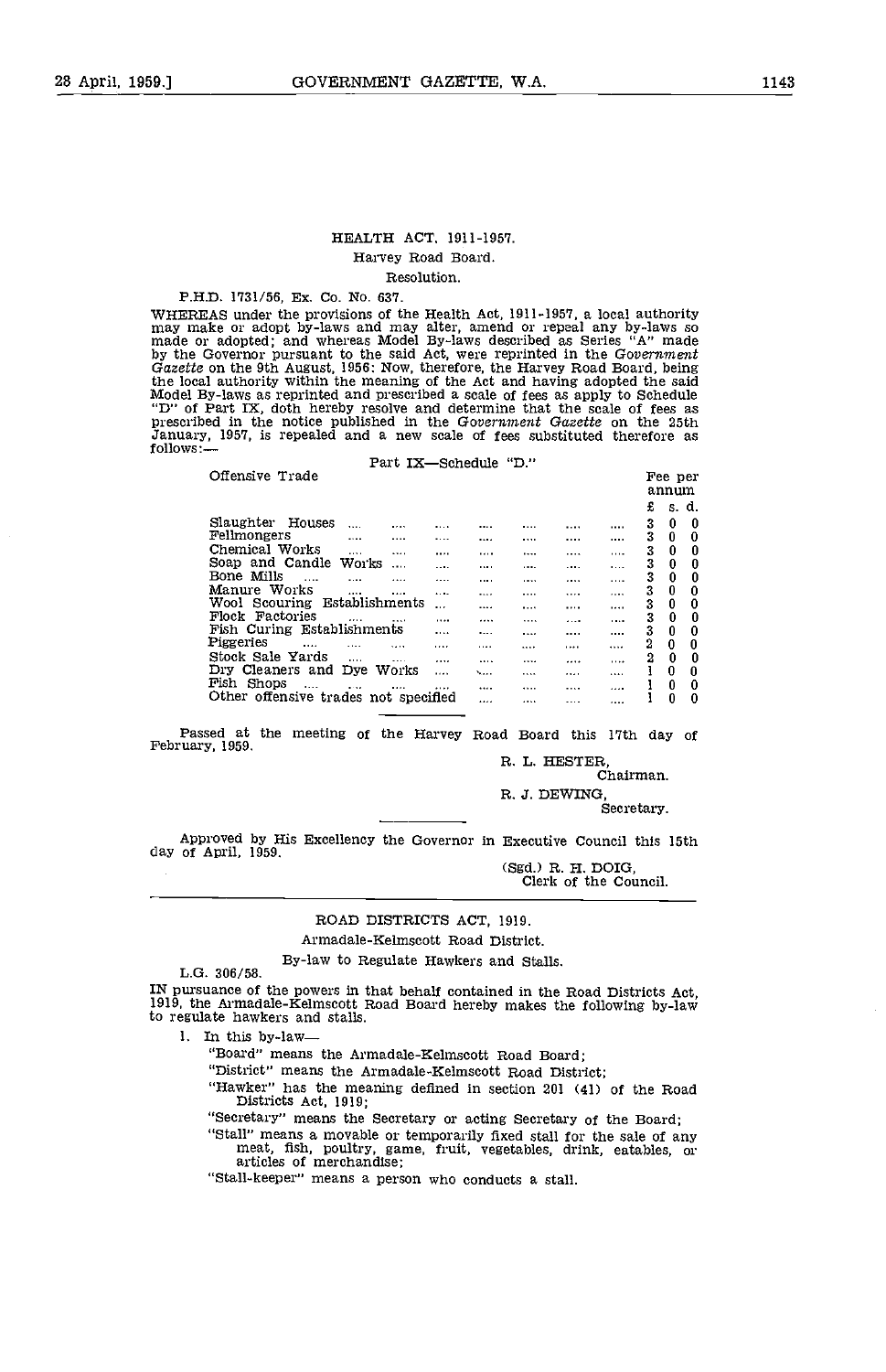2. No person shall act as a hawker within the district unless he holds a current license from the Board so to do.

3. Subject to clause 9 of this by-law no person shall conduct a stall in any street or way within the district.

4. No person shall conduct a stall near any street or way within the district unless he holds a current license from the Board so to do and no stall of this by-law, no license shall be granted for a stall on land which is zoned for residential purposes.

5. (1) A person who wishes to obtain a hawker's license shall apply therefor in writing to the Secretary stating the kind of merchandise in which he wishes to deal, the type of vehicle or other means of conveyance to be used for the transport of his merchandise and the period for which he desires the license.

(2) A person who wishes to obtain a stall-keeper's license shall apply therefor in writing to the Secretary stating the kind of merchandise in which he wishes to deal, the type of stall which he wishes to use with particulars of the dimensions and construction thereof, the place or places where he wishes to conduct the stall and the period for which he desires the license.

6. (1) Licenses shall be in such one of the forms set out in Schedule "A"<br>hereto as shall be applicable and, subject to clause 9 of this by-law, the fees<br>set out in Schedule "C" hereto shall be paid by the licensee to the issuing thereof.

(2) No license shall be transferable.

A license shall be valid oniy as to the merchandise described therein and in the case of the stall-keeper's license only as to the place or places described therein.

7. The Board may refuse to issue a license for any of the following reasons:

- $(a)$  that the person concerned had been convicted of a crime or serious offence:
	- that he had previously been convicted of an offence against the Hawking by-laws;
	- $(c)$  that he is an undischarged bankrupt;
- (d) that he is unable to produce to the Board a certificate of good character, signed by two (2) Justices of the Peace.

B. The Board may cancel a license if, in the opinion of the Board, the holder of a license is not a suitable person to hold a license and upon cancellation the holder thereof shall forthwith return the license to the Secretary.

9. (1) The Board shall issue to every holder of a hawker's license a badge in the form set out in Schedule "B" hereto.

Every hawker while plying his trade shall display his badge.

No person shall display a hawker's badge issued under this by-law unless he is the holder of a current hawker's license issued under this by-law.

10. Notwithstanding the provisions of clause 3, clause 4 and clause 6 (1) of this by-law the Board may grant without fee licenses to conduct stalls in any street or way or on any land for any period specified in such a license if such stalls are conducted solely for the purpose of raising money for religious or charitable purposes.

11. No hawker shall ply his trade in Albany Highway within the townsite of Kelmscott or in Jull Street within the townsite of Armadale or in the Southwest Highway within the townsite of Byford.

12. No hawker shall ply his trade

- between the hour of sunset on any day and the hour of sunrise on the next following day;
- (b) on any Sunday.

13. No hawker or stall-keeper shall shout his wares or make or cause to be made any outcry, noise or disturbance likely to annoy persons in the vicinity.

14. No hawker shall remain stationary in any street or public place for a longer period than shall be necessary for the purpose of serving a customer who is then offering to buy.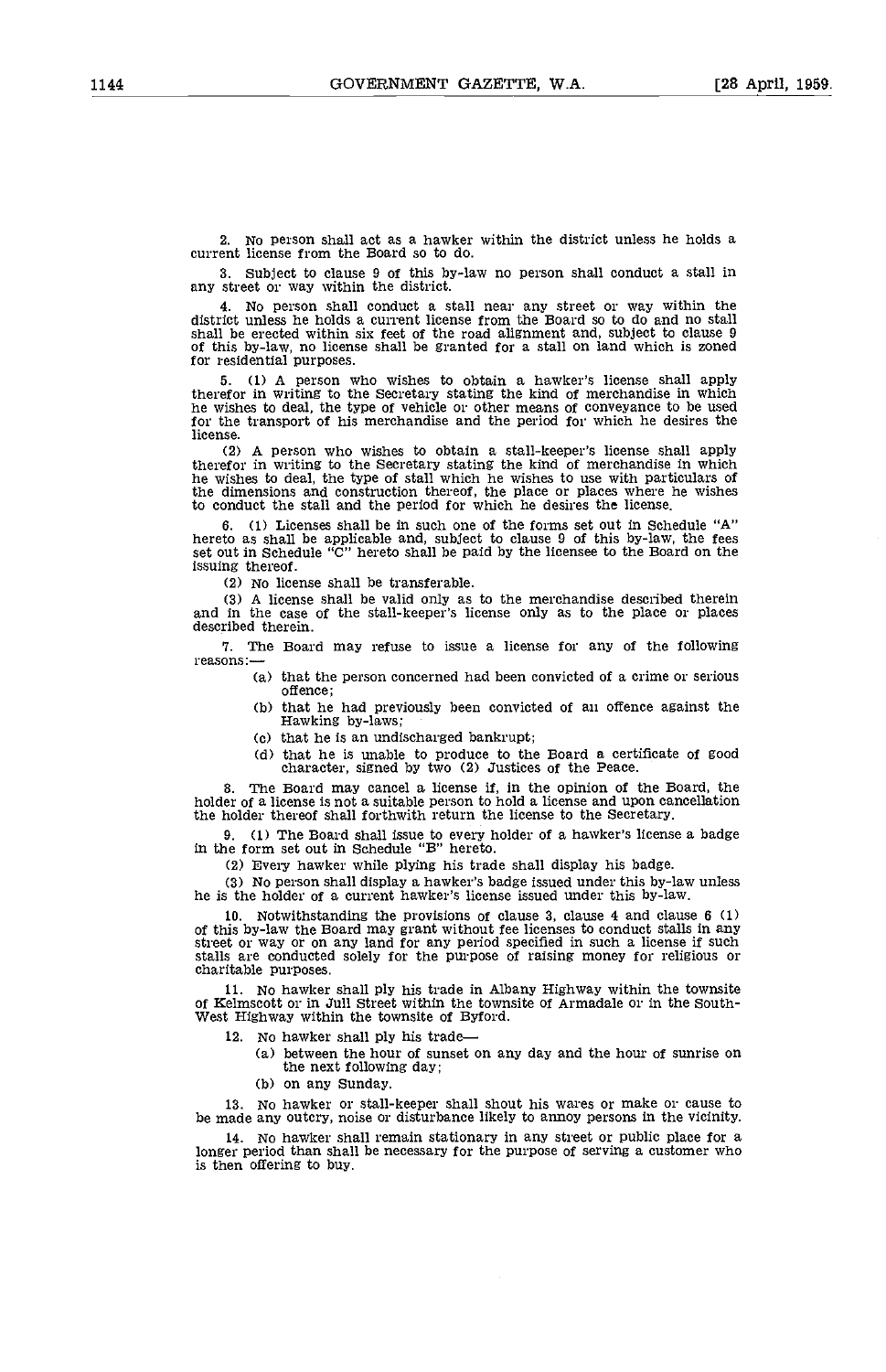No hawker shall loiter and no stall-keeper shall place his stall within two hundred yards of any shop which has for sale any merchandise similar to that being offered for sale by the hawker or stall-keeper.

Every hawker and stall-keeper shall whilst plying his trade carry with him his license and shall produce the same on demand to any officer of the Board.

17. Every hawker and stall-keeper shall whilst plying his trade have his name and the words "Licensed Hawker" or "Licensed Stall-keeper" as the case may be, legibly and conspicuously painted on some part of his vehicle, ba

Any person committing a breach of this by-law shall be liable to a penalty not exceeding twenty pounds (2O).

## Schedule "A." Armadale-Kelmscott Road District. HAWKER'S LICENSE.

| No                                                                                                             |  |
|----------------------------------------------------------------------------------------------------------------|--|
|                                                                                                                |  |
|                                                                                                                |  |
|                                                                                                                |  |
| 19                                                                                                             |  |
| the year ending on the manufacture and a state of the year ending on the manufacture of the year ending on the |  |
| subject to the by-laws relating to hawkers from time to time in force in the<br>said District.                 |  |
|                                                                                                                |  |

. . . . . . . Secretary, Armadale-Kelmscott Road 'Board.

Armadale-Kelmscott Road Board. STALL-KEEPER'S LICENSE.

No

| is hereby licensed to conduct a stall of the nature described in his application                                                                                                                                                    |
|-------------------------------------------------------------------------------------------------------------------------------------------------------------------------------------------------------------------------------------|
| dated the <u>manual communications</u> in the set of the set of the set of the set of the set of the set of the set of the set of the set of the set of the set of the set of the set of the set of the set of the set of the set o |
|                                                                                                                                                                                                                                     |
|                                                                                                                                                                                                                                     |
| 19, subject to the by-laws relating to stalls from time to time in force in                                                                                                                                                         |
| the said District.                                                                                                                                                                                                                  |
|                                                                                                                                                                                                                                     |

 $. . . . . . . .$ Secretary, Armadale-Kelmscott Road Board.

Schedule "B." Armadale-Kelmscott Road Board. HAWKER'S BADGE.

|  | Secretary. |  |  |  |
|--|------------|--|--|--|
|  |            |  |  |  |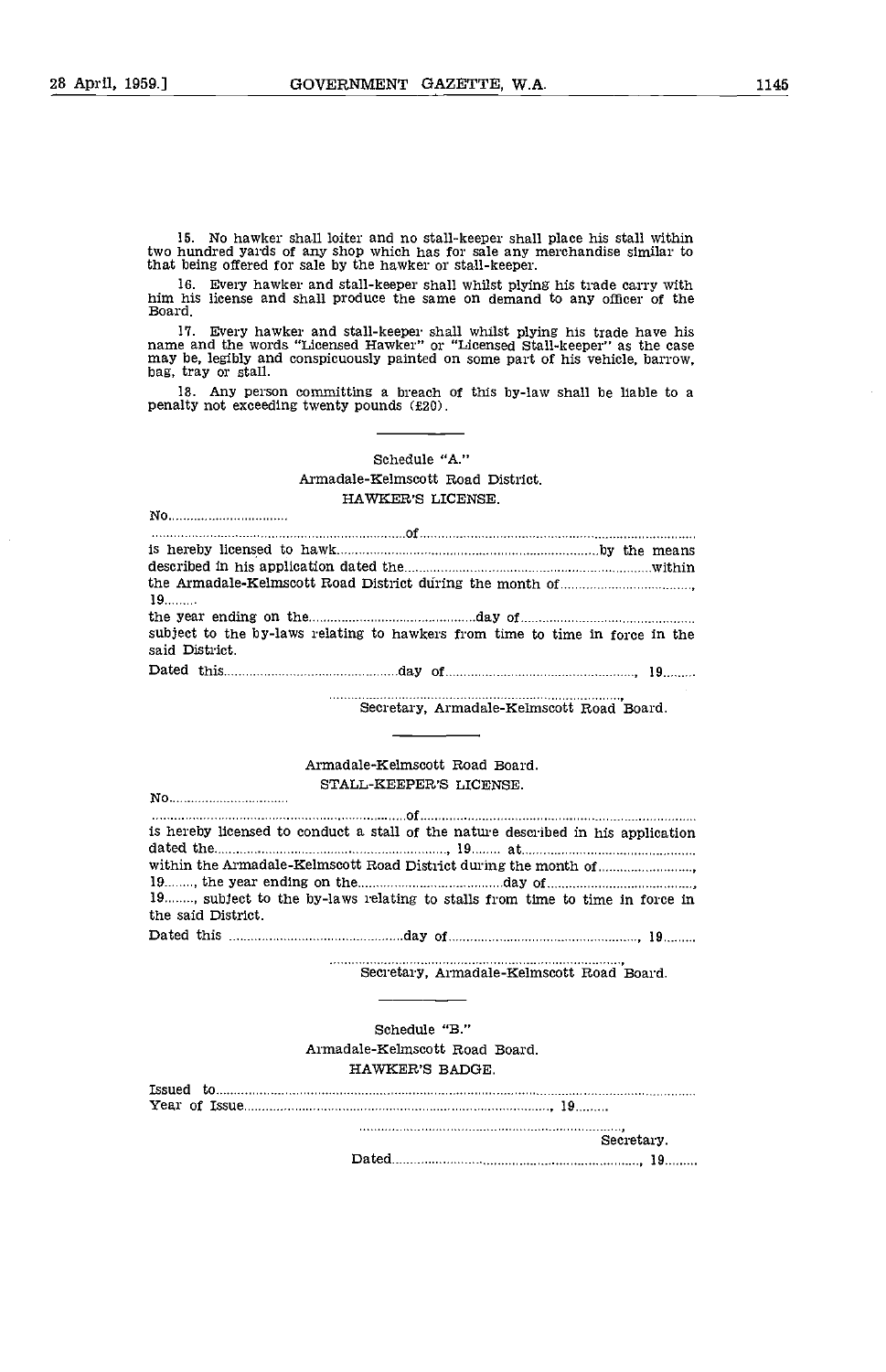# Schedule "C."

FEES FOR HAWKERS' LICENSES.

- With a vehicle drawn by an animal or mechanically propelled Ten shillings per month or five pounds per year.
- With a vehicle not drawn by an animal or mechanically propelled Eight shillings per month or four pounds per year.

(c) In any other case—<br>Five shillings per month or two pounds per year.

FEES FOR STALL LICENSES.

Ten shillings per month or five pounds per year.

Made and passed by the Arniadale-Kelmscott Road Board on the 23rd day of March, 1959. A. W. McPHAIL, Chairman.

W. ROGERS, Secretary of the Board.

Recommended-

(Sgd.) L. A. LOGAN, Minister for Local Government.

Approved by His Excellency the Governor in Executive Council this 15th day of April, 1959.

(Sgd.) R. H. DOIG, Clerk of the Council.

## ROAD DISTRICTS ACT, 1919. Busselton Road Board.

By-law for Regulating the Hawking of Goods.

L.G. 359/58.

WHEREAS under the provisions of the Road Districts Act, 1919, the Board of<br>any Road District is empowered to make by-laws for any of the purposes<br>mentioned in the said Act, and whereas the Busselton Road Board in pursuance the following by-law.

Previous by-laws made for regulating the hawking of goods and appearing in the Government Gazettes of 31st July, 1936 (page 1161) (Busselton Municipal Council), and of 23rd September, 1938 (page 1652) (Sussex Road Board) are hereby repealed.

#### Hawking.

In this by-law the word "Board" means the Busselton Road Board. The word "District" means the Busselton Road District. The word "hawk" means to act as a hawker as defined by section 201 (41) (1) of the Road Districts Act, 1919.

No person shall hawk any goods, wares or merchandise in the district unless he holds a current license issued to him by the Board under this by-law.

(c) A person who wishes to obtain a hawker's license shall apply therefor in writing to the Secretary of the Board, stating the part or parts of the district and the kind of goods, wares or merchandise for which he wishes to obtain a license.